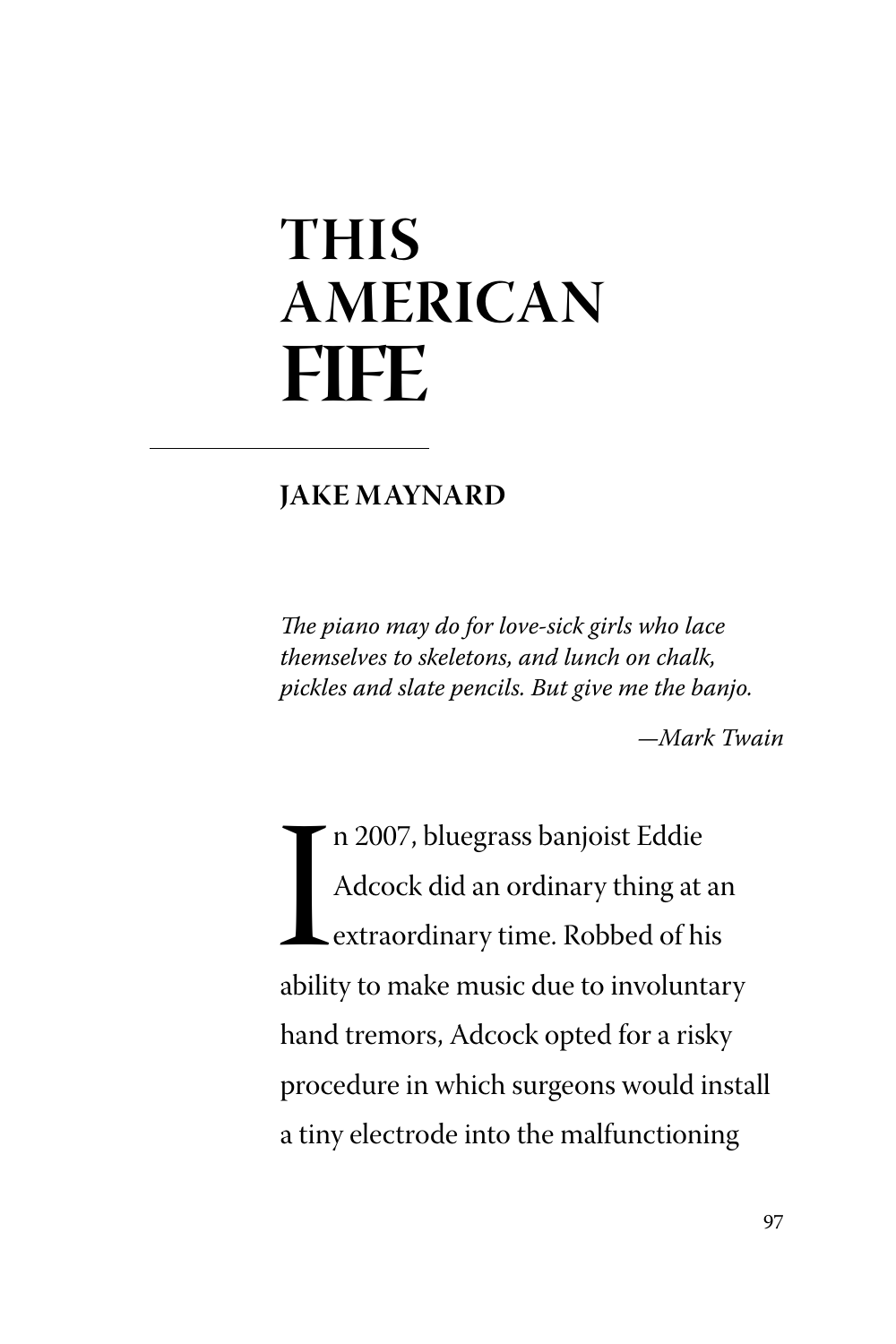part of his brain. The catch was that to find the exact spot to stick it, Adcock would have to play his banjo while the doctors operated. Or, maybe, the doctors would play the banjo vis-a-vis Adcock's brain. I guess it depends on your perspective.

In the video of the procedure, Adcock, sixties and white, sits with a plastic curtain around his head. A banjo, emblazoned with an American flag on its own head, is practically useless in his hands. Behind the curtain, the surgeons drill and poke and zap the back of his head. All at once, Adcock goes from fumbling to dexterous, mountain twang rolling from his fingers. They move the electrode and the music stops. They move it again. The music returns.

The story made global news; Barbara Walters even covered it. It's easy to see why—an old white man, his loving wife, the feel-good convergence of culture and medicine. And then there's that banjo, that flag. It's hard to image the story being as quaint if he'd played a guitar.

Part of the charm, I think, is that the banjo doesn't seem like the kind of instrument you'd risk your life over. Nat Winston, a psychiatrist and musician from Nashville, wrote that the banjo was "an extrovert of musical instruments, nothing to be thought about, and certainly nothing to be loved except with the *rough-em-up* form of affection you might bestow on a friendly pup." Steve Martin said, "The banjo is such a happy instrument—you can't play a sad song on the banjo-it always comes out so cheerful." The most popular brand of banjo in America is appropriately named T*e Goodtime.* 

Maybe it's the banjo's appearance. Even the shape is comic: a drum on a stick. On a banjo, the drum is called the pot. The head of the pot is made of skin, stretched so tight that the banjo sings. Because the skin stretches with time and climate,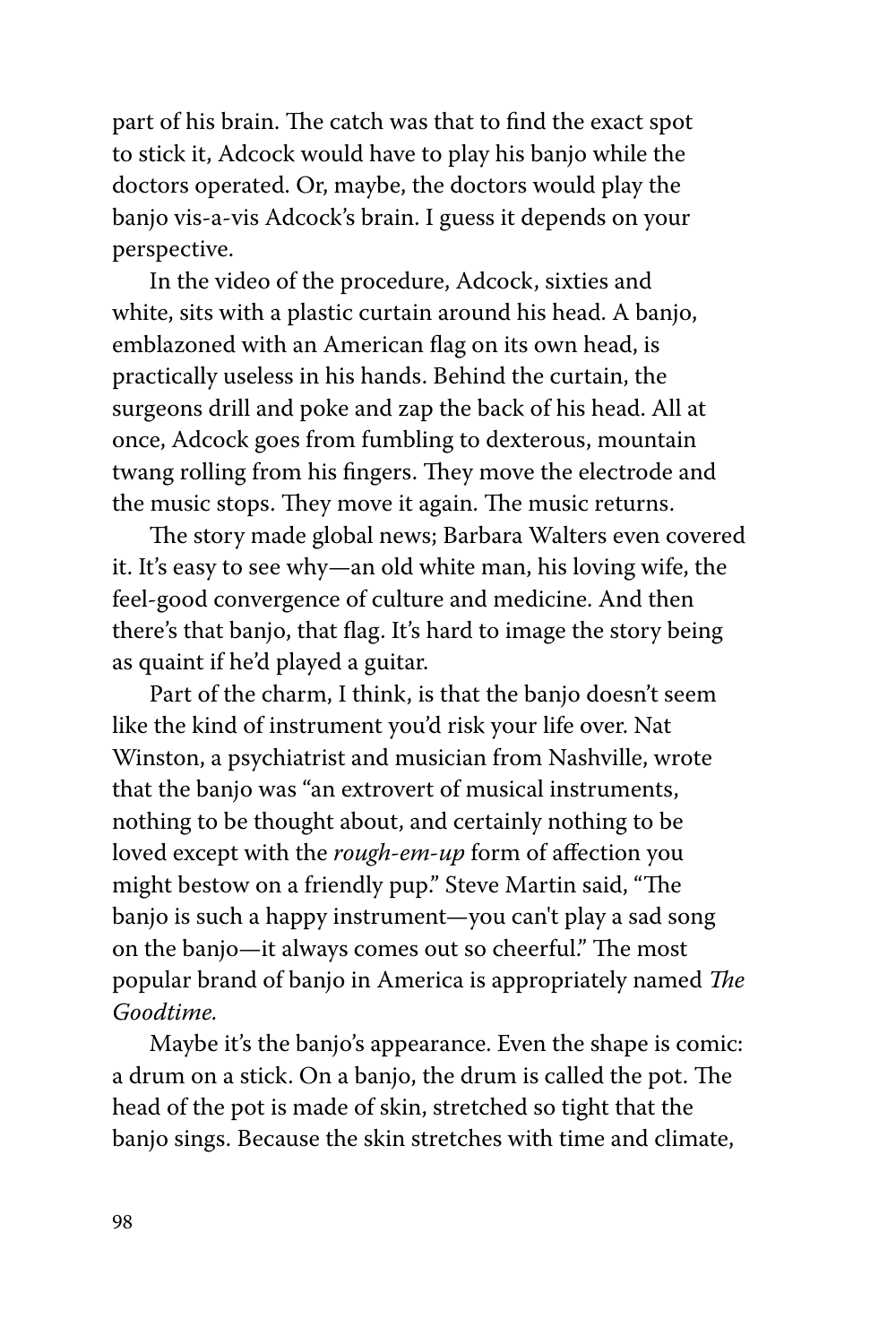a banjo is always subtly changing its tone. Some ancient banjo pots were made from gourds. Today's are typically made of wood or metal. Occasionally, banjo pots are made from life's trash: salad bowls, hatboxes, the torque converters from 1950s Buicks. Regardless, the skin is what makes a banjo a banjo.

Banjos weren't mass-produced until after the American Civil War, but they quickly became America's most popular instrument. Compared to violins and guitars, they were cheaper and easier to make and repair. Because of the simplicity, a banjo can be disassembled into its constituent parts.

Despite the simplicity, banjos are expressive in design. Some banjo builders inlay silver or goal purfling into the fingerboards. Others are inlaid with detailed abalone images of flowerpots, or sparrows, or creatures from the medieval bestiary. I once played a banjo with a dragon carved along the back of its neck. Another one I played was inlaid with pearlescent spaceships and satellites: the past and future in your hands.

I once played a banjo carved mostly with a pocketknife so that it looked like it was made by a person who only owned a pocketknife. The banjo's owner was a forty-year-old man that I played music with for a few years. He lived with his wife in a tiny house on a long dirt road, past a Confederate cemetery in southern West Virginia. I would drive there in the summer to play fiddle tunes and drink beer on his porch. This was in 2014. They had an outhouse, thirty chickens, and a bellicose peacock. I'd just moved to West Virginia and I used a lot of thesaurus words, like pearlescent and bellicose.

Back then I was playing a Goodtime. Like most banjos, it had a fretted neck like a guitar, allowing the player to finger the same notes consistently. But some banjos—like my friend's—have a smooth, unfretted neck like a violin. The earliest folk recordings feature fretless banjos.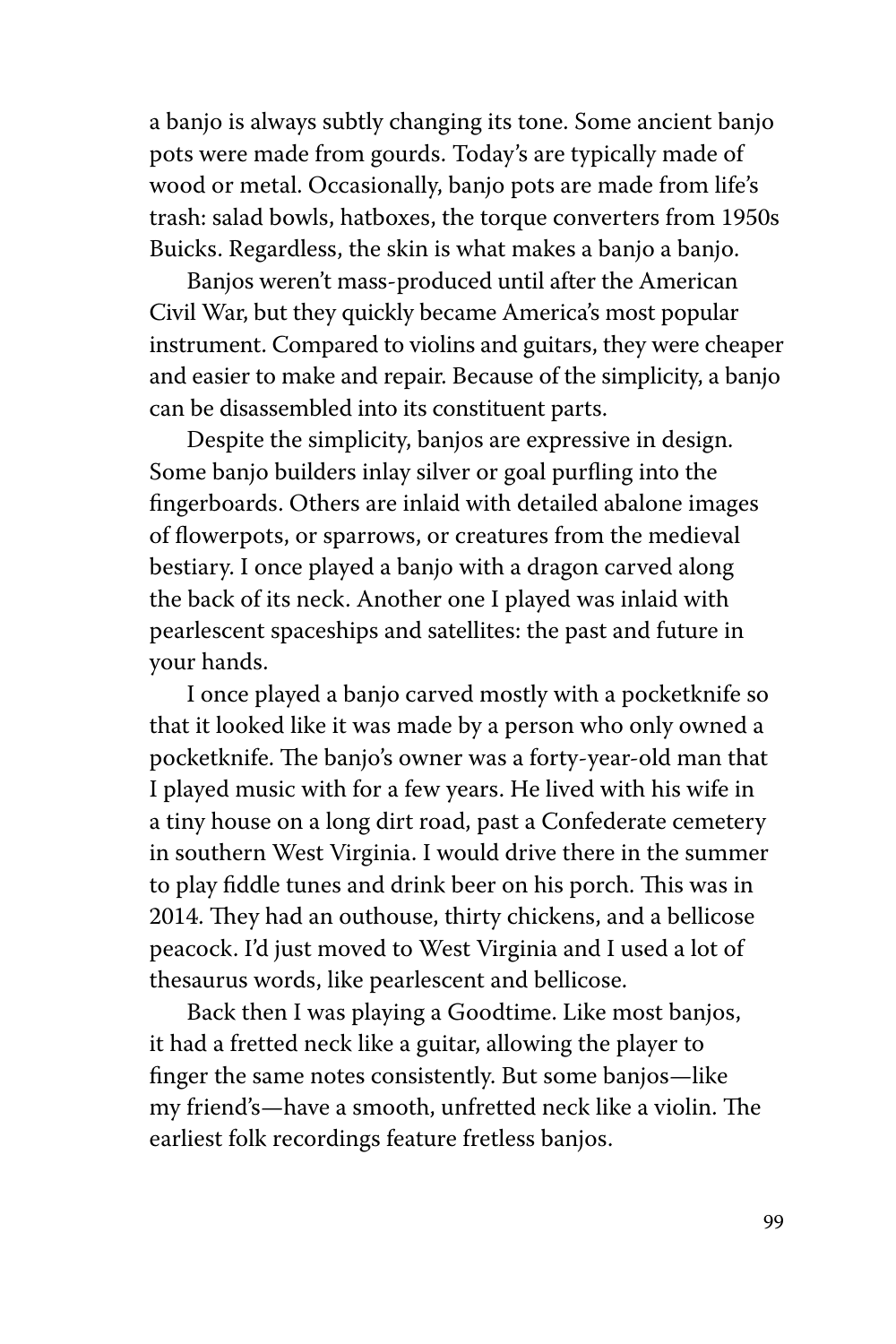Play a banjo without frets, and the notes slip and slur into one another. Fretless banjos aren't constrained to the twelve-note system of Western musical thought. They contain microtones, the notes where the commas are. Some listeners have internalized the twelve-note system so deeply that they think microtones are just sour notes.

I didn't believe in microtones at first because they weren't discussed in the music books I'd read. But then I was told that I was constrained by the twelve-note system of Western musical thought. So I found a 1920s laminate banjo pot with an unfretted neck. I strung the banjo with nylon strings meant to simulate old-time gut strings. I wanted it to sound archaic; to re-create what one musician called "that old West Virginia graveyard music."

*But it wasn't the true past that people like me connected with. It was the heritage...But heritage is also stripped of its contexts and missteps, history's highlight reel.*

Unlike the brassy, rollicking bluegrass music most people are familiar with, the songs my friend played were sad or ambivalent, using microtones to alternate between major and minor keys many times in the same song. He said the songs were sad because life in the mountains had been isolating. Midwestern folk music, he said, was happier and more upbeat because life there was more social. I fell in love with old-time banjo music for a while. The heavy syncopation, the ragged edges. The common joke is that old-time music is "so good, it sounds bad."

Rural West Virginia was, in a lot of ways, like the tiny town I was from in Upper Pennsylvania—clannish, run-down, and charming. But unlike my part of Pennsylvania, in West Virginia the folk music traditions had been preserved. But it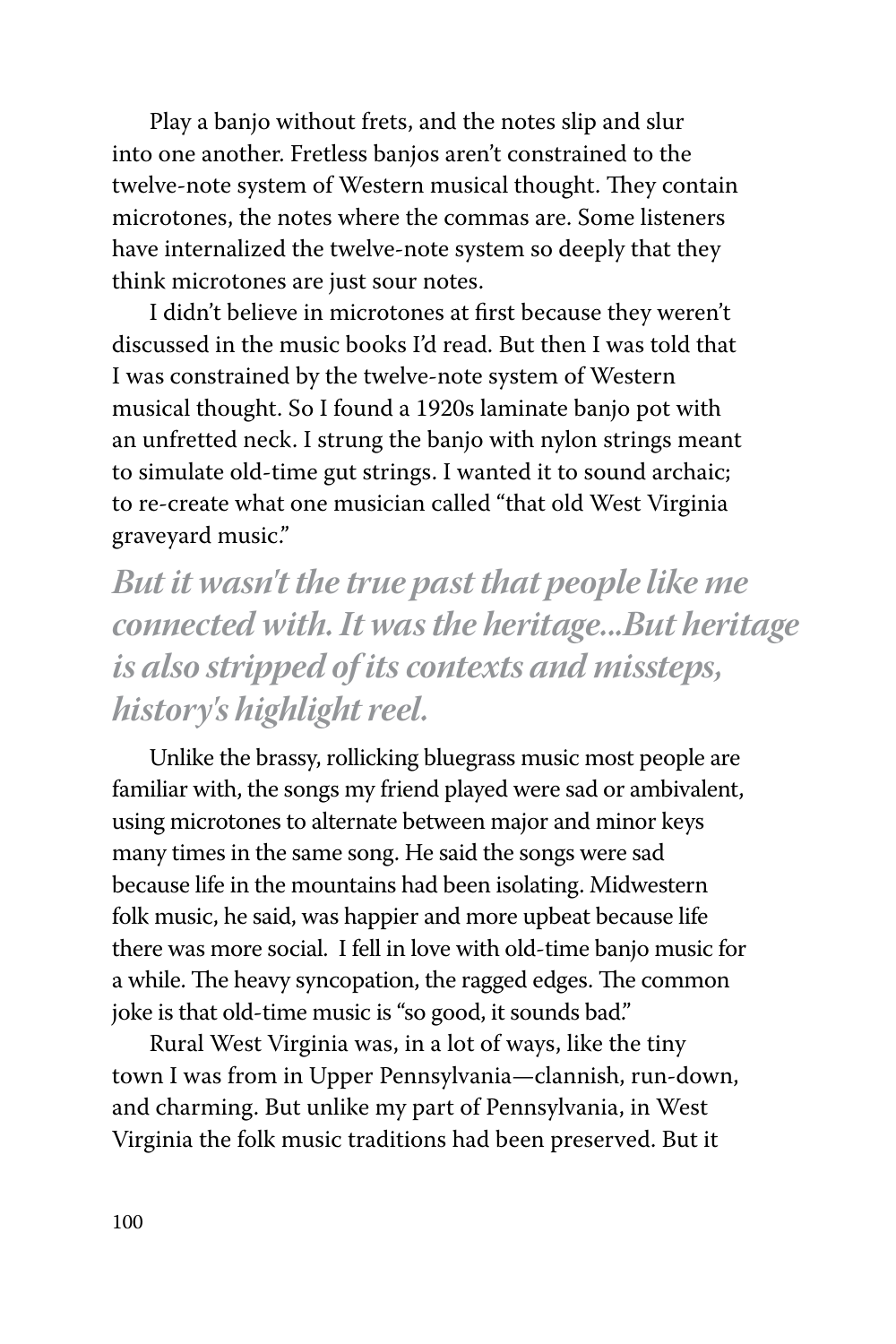wasn't the true past that people like me connected with. It was the heritage. You know, the part of history that assumes the past won't be remembered on its own, so it makes something so remarkable that we have to keep it. But heritage is also stripped of its contexts and missteps, history's highlight reel. While I didn't see it at the time, I loved that old Appalachian mountain sound because everyone said it was white and rural and lost, which was how I saw myself.

■ ■ ■

There are many ways to play a banjo. Ragtime and blues players liked to thwap their banjos with plectrums, choking the strings to limit reverberation. Irish musicians like to note fast, articulate melodies in unison with a fiddle or fife. Bluegrass players roll their fingers over the strings in syncopated patterns of three and four, tickling the strings.

Most tradition Appalachian musicians play with a highly specific style called clawhammer, in which the index finger flicks single notes while the thumb and remaining fingers play drones and shifting chords. With clawhammer style you can play the rhythm and melody. You are you own accompaniment—perfect for an isolated place.

To understand clawhammer's rhythm, read this out loud:

Claw hammer. Claw hammer. Or: 1 ( ) 3 4 5 ( ) 7 8. Or: Bum ditty. Bum ditty.

I started playing clawhammer banjo in college. There'd been some seniors on campus my freshman year. They played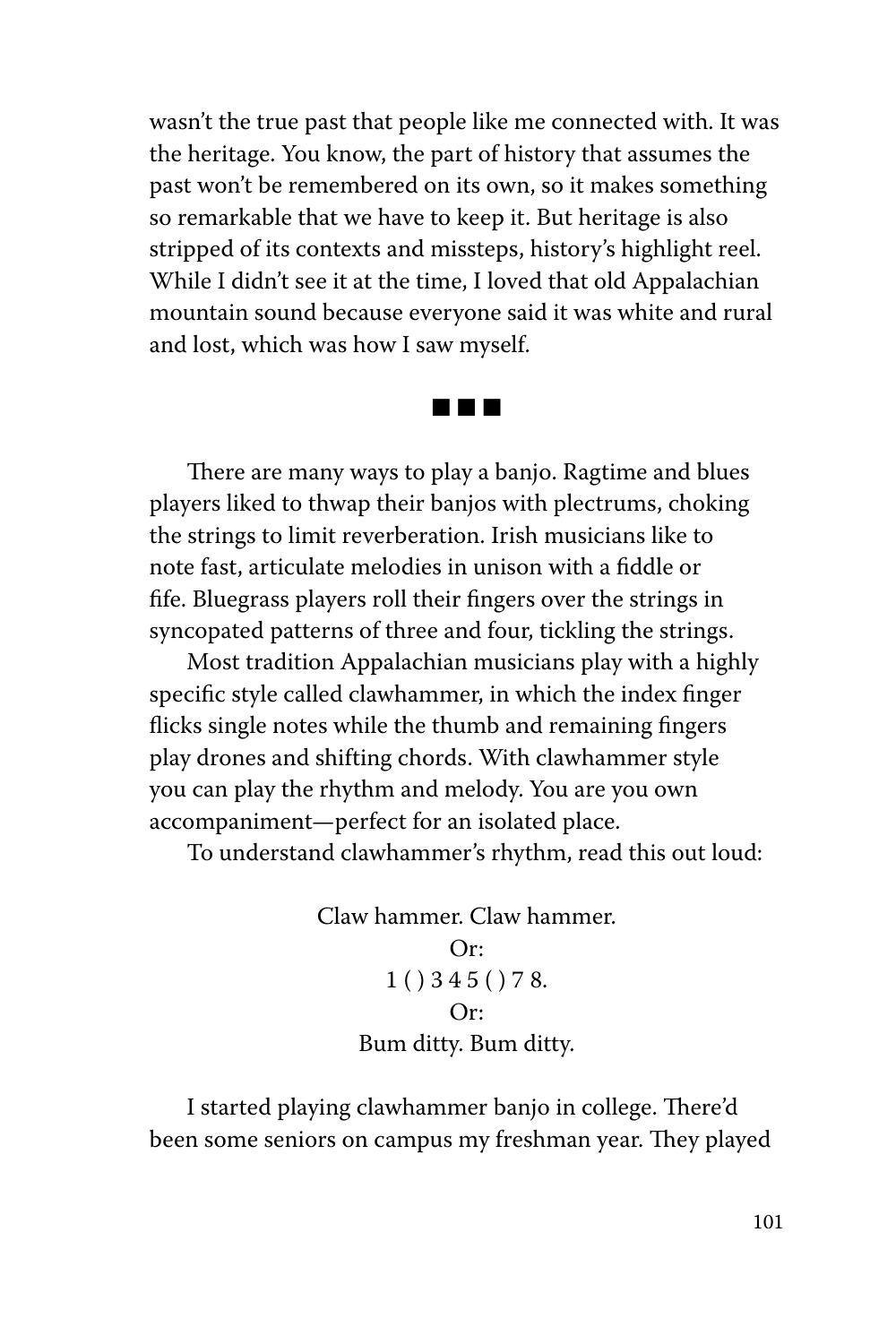old-time country music and were radical environmentalists almost as hillbilly as hippie. It was my first time seeing those two things together. Most of my old hometown friends had become loggers, and these kids were more likely to chain themselves to construction equipment. Some of them, it turned out, were rich kids. But that was okay. They represented a convergence of the things I'd been and things I wanted to be. And the banjo symbolized it perfectly.

I bought my Goodtime and learned the clawhammer style from a Smithsonian documentary featuring clips of Black migrant farmers and poor white southerners playing their songs for an ethnographer's lens. I remember that documentary clearly. I watched it in my sterile cinderblock dorm room in the spring of 2007, wearing my father's flannel shirt. My hair was long and I'd just stuck a sticker on my banjo case actually, literally said "This Machine Kills Fascists." On the screen men sang about their troubles: crop damage, heartache, addiction, poverty, loss. My family had real troubles, too. Lives as similar to the singers as they were to mine. My father had sold timber from our property to buy my textbooks; our hometown was puckering like an old apple; my sister's husband was a mean drunk. But I didn't think of those things back then. I was too busy toting around the banjo, sitting in the grass of the campus quad, sandals strewn beside me, practicing those first few songs while people walked by and asked: *is that a banjo?*

Yeah, I told them. This was cultural preservation, an act of defiance against modern commodification of music. I was getting in touch with my roots.

And in a way, I was. The word banjo may be portmanteau of banza (an African instrument) and the Caribbean verb banja—meaning to play the fool.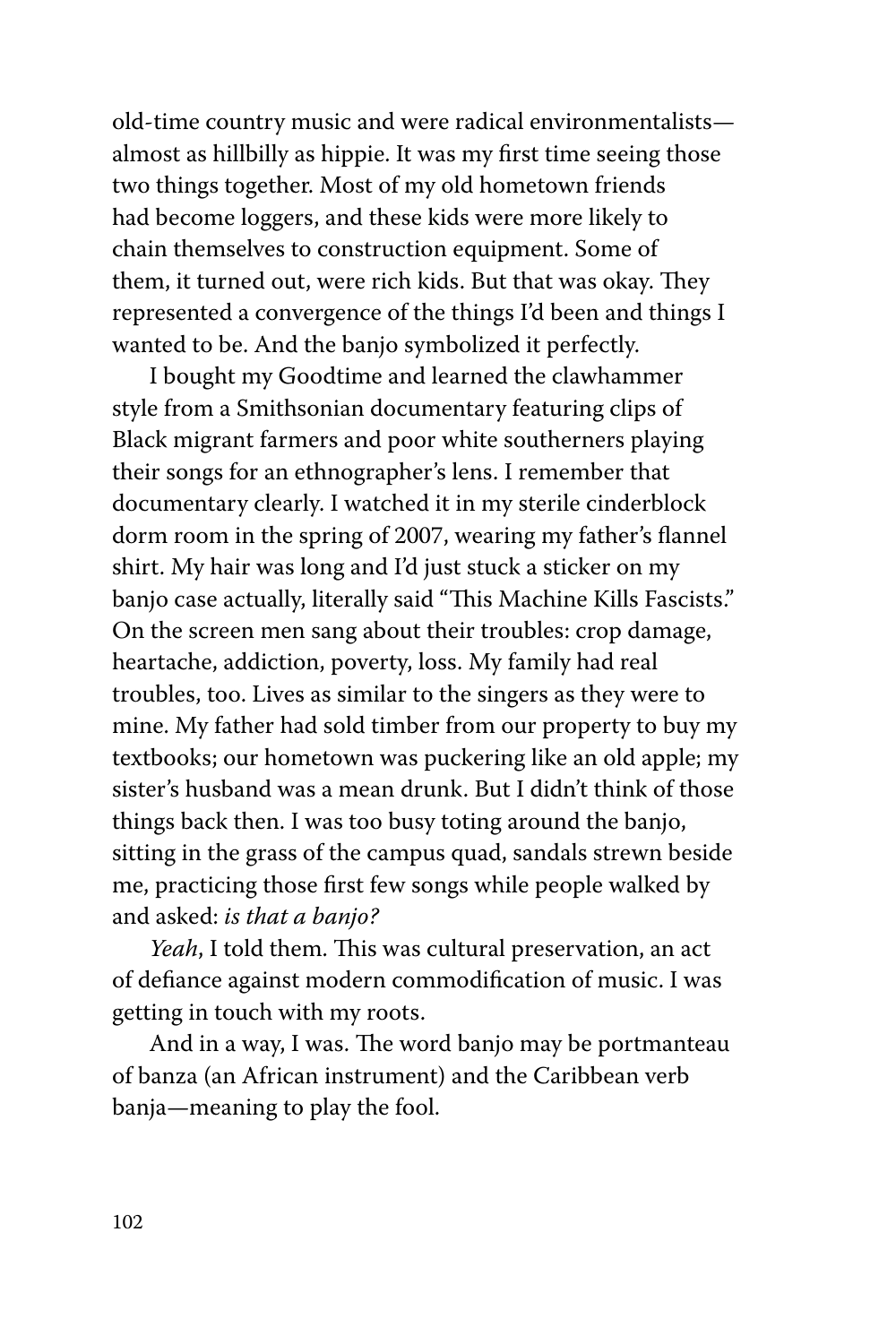■ ■ ■

There are few images as closely tied with white rural life as the banjo. Think *Deliverance*. Think Beverly Hillbillies. Think *Little House on the Prairie*. But the banjo's origins are syncretic. The banjo, or its predecessors, arrived in North America via the West African slave trade. Early American records brim with accounts of slaves playing the banjo. An enslaved person's musical skills were often mentioned when they were bought and sold. In the Caribbean, enslaved people were disallowed from playing drums (drums could be used to signal revolts) so slaves stuck to banjos and flutes, sometimes adopting European fifes.

The banjo was associated with Black people for most of what we call American History. It's only for the last 120 years or so that the banjo has been thought of as a white, rural instrument. But even when whites weren't playing the thing, we were its arbiters. One eighteenth-century musician, a freed Black man named Banjo Billy, was remembered by an admirer in the *New York Times* as "a famous banjo player. And not the fanciful instruments of today, handled by cork-faced counterfeits, but the genuine banjo of the Negro." Then, like now, the gates to authenticity were closely guarded.

White people probably first started playing the banjo on plantations, but "the cork-faced counterfeits" of minstrel shows were likely the first white people to perform with a banjo. Covered in blackface (often made from charred cork) white minstrels sang songs like "Darkie's Delight," "The Free  $N = r$ ," and "Genuine Negro Jig." One of the primary themes of minstrel shows—like today's country music—was nostalgia. Minstrels were targeting white audiences who wanted to remember slavery as a happy and carefree existence for Black Americans. Even in its heyday, the banjo was concerned with the past.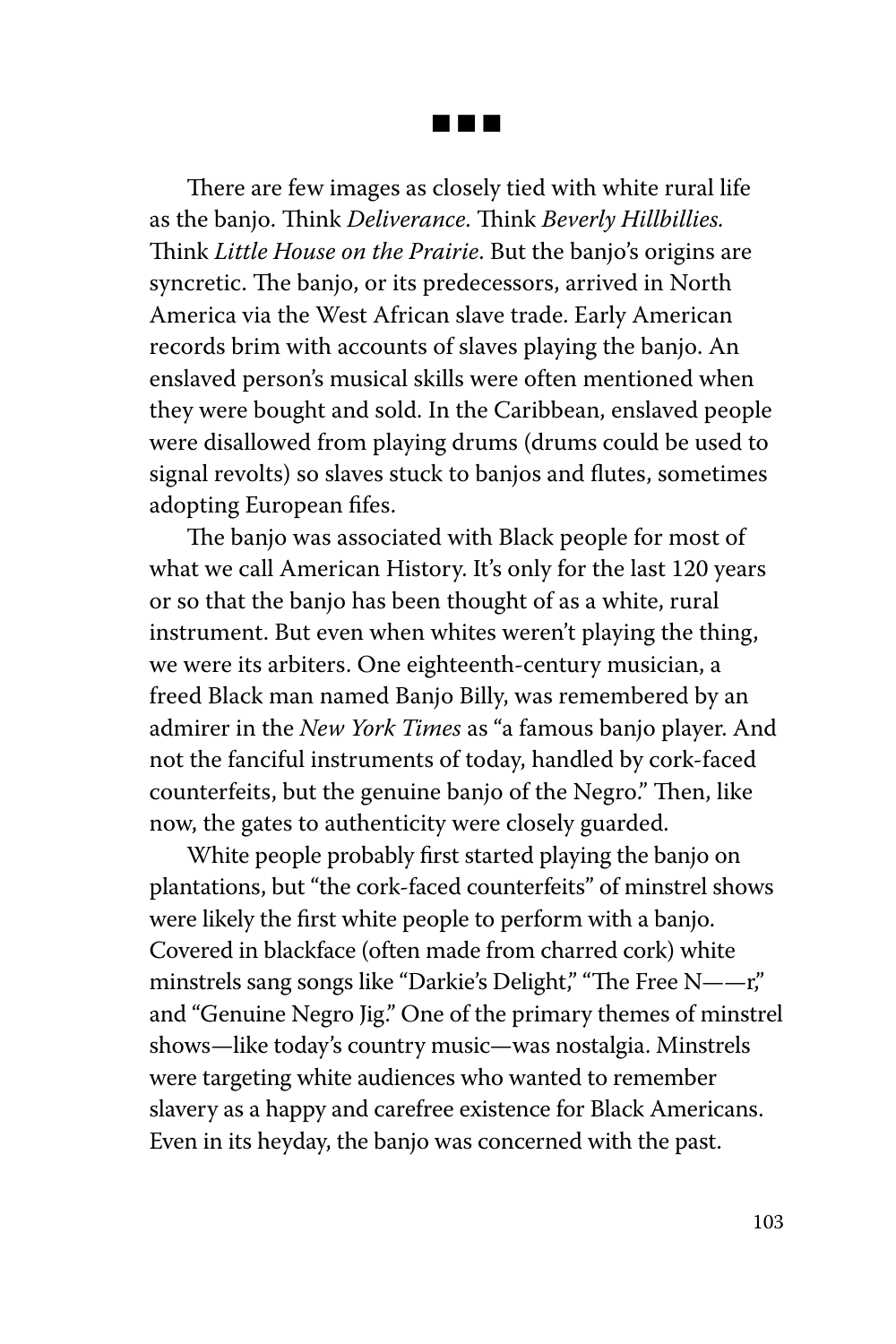The supposed progenitor of the minstrel show, a military fife player from Ohio named Dan Emmett, put together his first band, "The Virginia Minstrels" in New York City in the 1840s. Best known for writing "Dixie," which became a rallying cry for the Confederacy, Emmett learned much of his repertoire from a white West Virginia man named Archibald Ferguson. (At the time, West Virginia was still a part of Virginia.) Emmett hired Ferguson to work with his traveling show and, as soon as he'd learned all of Ferguson's techniques and tunes, Emmett fired him, writing that Ferguson was "very ignorant and n--r all over, except in color."

The mimesis gets even more fucked up from there. After emancipation, it was common for African-American musicians to enter minstrelsy because it paid much better than performing for Black audiences. These performers typically wore blackface and white gloves so they would pass as white men trying to look like Black men, not Black men trying to look like white men trying to look like Black men. Men also performed as women. One of the first female impersonators, George Christy, was famous for his performance of a mixed-race seductress named Lucy Long. While cavorting around the stage, he'd narrate Lucy's pursuit of men from multiple points of view, singing, "If she becomes a scolding wife / as surely she was born / I'll take her down to Georgia / and trade her off for corn."

## ■ ■ ■

In the old-time music community, it's common to hear that "the banjo came from Africa," which is a subtle whitewash, winking at the past without ever having to look hard at it. It's more accurate to say that the banjo's history is a long tangle of appropriation, re-appropriation, exchange, and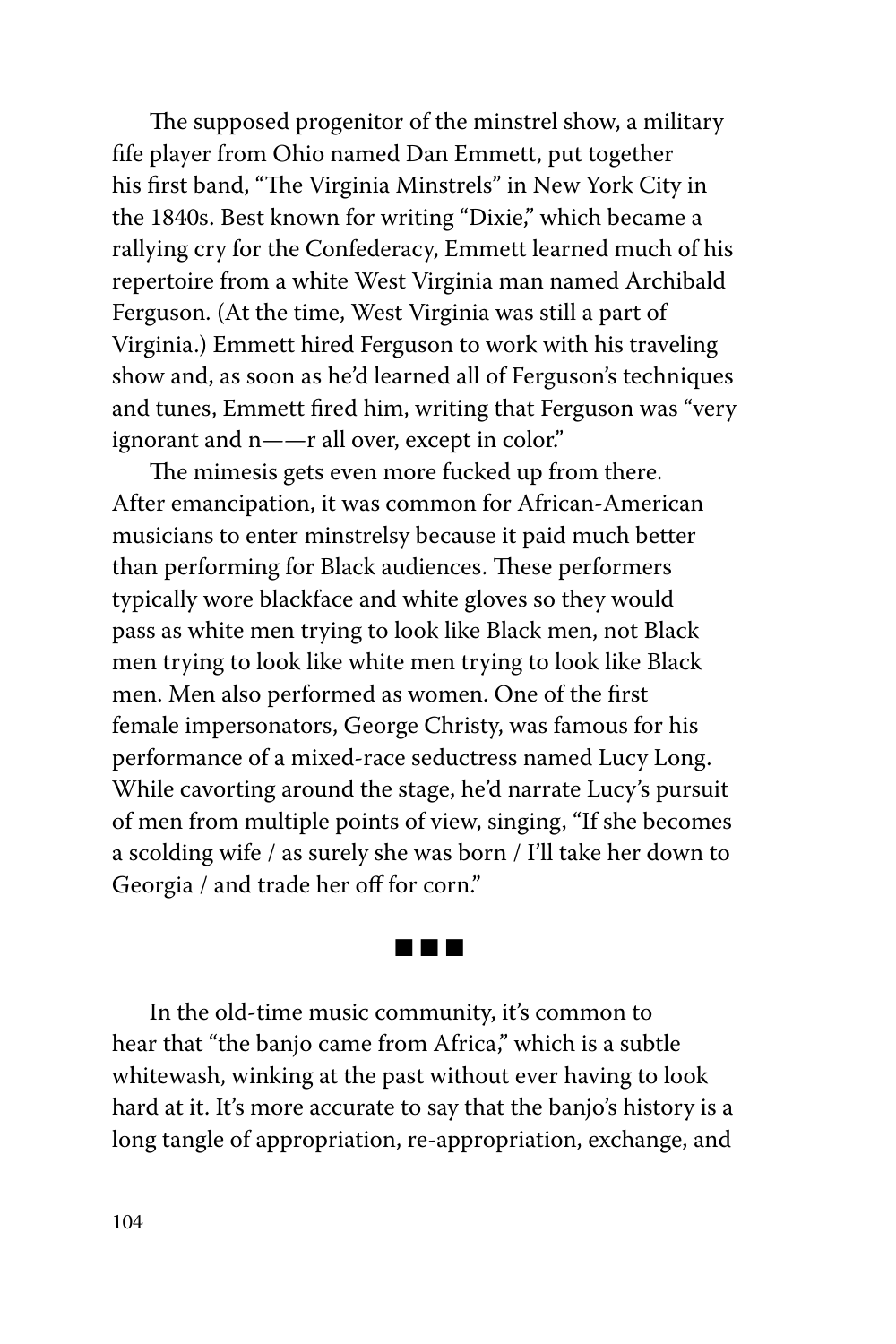theft, reimagined by the cultures it passed through. Like many traditions of the poor, the banjo became faddish at times. In the Victorian era, the banjo became the rage among the wealthy urbanites, and rich kids took banjo lessons in their fine mahogany parlors. Later, leftist folkies like Pete Seeger sought to turn the instrument against its history. On the head of his banjo, he optimistically wrote, "This machine surrounds hate and forces it to surrender."

Suffice it to say, the banjo is quintessentially American messy, fraught, and baffling. "Nobody owns an instrument," argues Rhiannon Giddens, a founding member of all-Black string band The Carolina Chocolate Drops, who upended the folk music scene with their interpretations of early Black country music. Giddens has become a significant voice in public discourse about tradition, receiving a MacArthur Fellowship in 2017. Decidedly broad, her work spans original songs, slave ballads, Appalachian mountain music, early blues and jazz, and occasionally Gaelic music. "No culture gets to put the lockdown on anything," she says.

This idea encapsulates the state of the banjo in the postmodern era. Shunned from country for sounding too country, it's found a home with the indie songsters, old-time revivalists, and experimental musicians. Today's banjoists play bluegrass alongside Beethoven, slave songs alongside Taylor Swift. Bela Fleck, who has been credited with innovative banjo work in jazz and classical music, produced a 2008 documentary called T*row Down Your Heart,* in which he travels to Africa and collaborates with traditional musicians, working to bridge American bluegrass with African banjo traditions. It's a positive, if privileged, quest to understand the instrument's history.

It's hard not to catch a whiff of appropriation when you hear pop darlings like Mumford and Sons strumming their